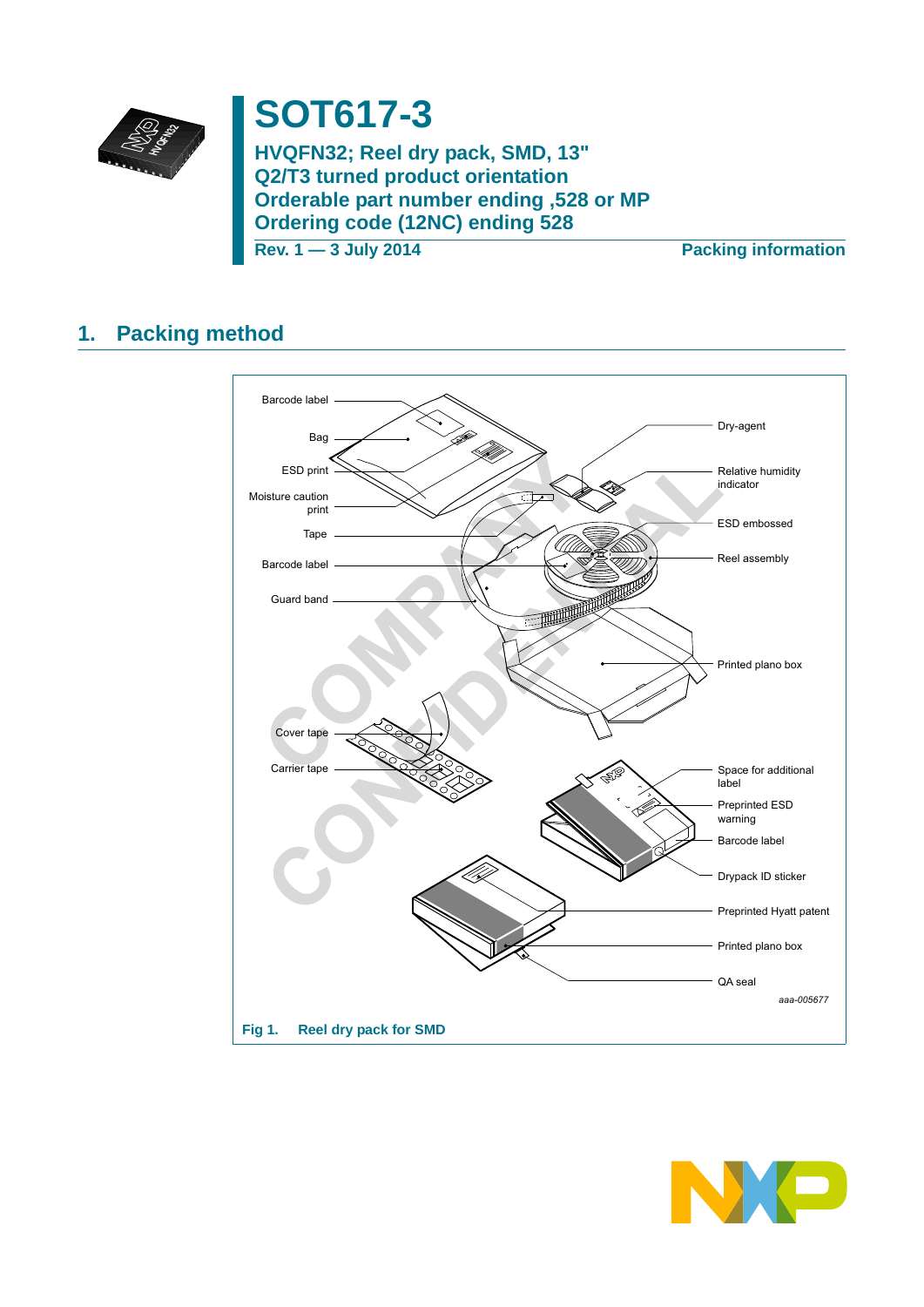## **NXP Semiconductors SOT617-3**

#### **HVQFN32; Reel dry pack, SMD, 13" Q2/T3 turned product orientation Orderable part number ending ,528 or MP Ordering code (12NC) ending 528**

|                                                                            | Table 1. Dimensions and quantities |                        |                         |                                                                                       |  |
|----------------------------------------------------------------------------|------------------------------------|------------------------|-------------------------|---------------------------------------------------------------------------------------|--|
| <b>Reel dimensions</b><br>$\mathbf{d} \times \mathbf{w}$ (mm) $\mathbf{1}$ |                                    | <b>SPQ/PQ</b><br>(pcs) | <b>Reels</b><br>per box | <b>Outer box dimensions</b><br>$\vert \vert \times \mathsf{w} \times \mathsf{h}$ (mm) |  |
| $ 330 \times 12 $                                                          |                                    | 6000                   |                         | $1341 \times 338 \times 39$                                                           |  |

<span id="page-1-0"></span> $[1]$  d = reel diameter; w = tape width.

## **2. Product orientation**



### **3. Carrier tape dimensions**



### **Table 2. Carrier tape dimensions**

*In accordance with IEC 60286-3.*

| $\mathsf{A}_0$ (mm) | $B_0$ (mm)   | $\mathsf{K}_0$ (mm) | $T$ (mm)         | $ P_1$ (mm)  | W(mm)        |
|---------------------|--------------|---------------------|------------------|--------------|--------------|
| $15.3 \pm 0.1$      | $15.3\pm0.1$ | $1.10 \pm 0.1$      | $10.30 \pm 0.05$ | $18 \pm 0.1$ | 12 $\pm$ 0.3 |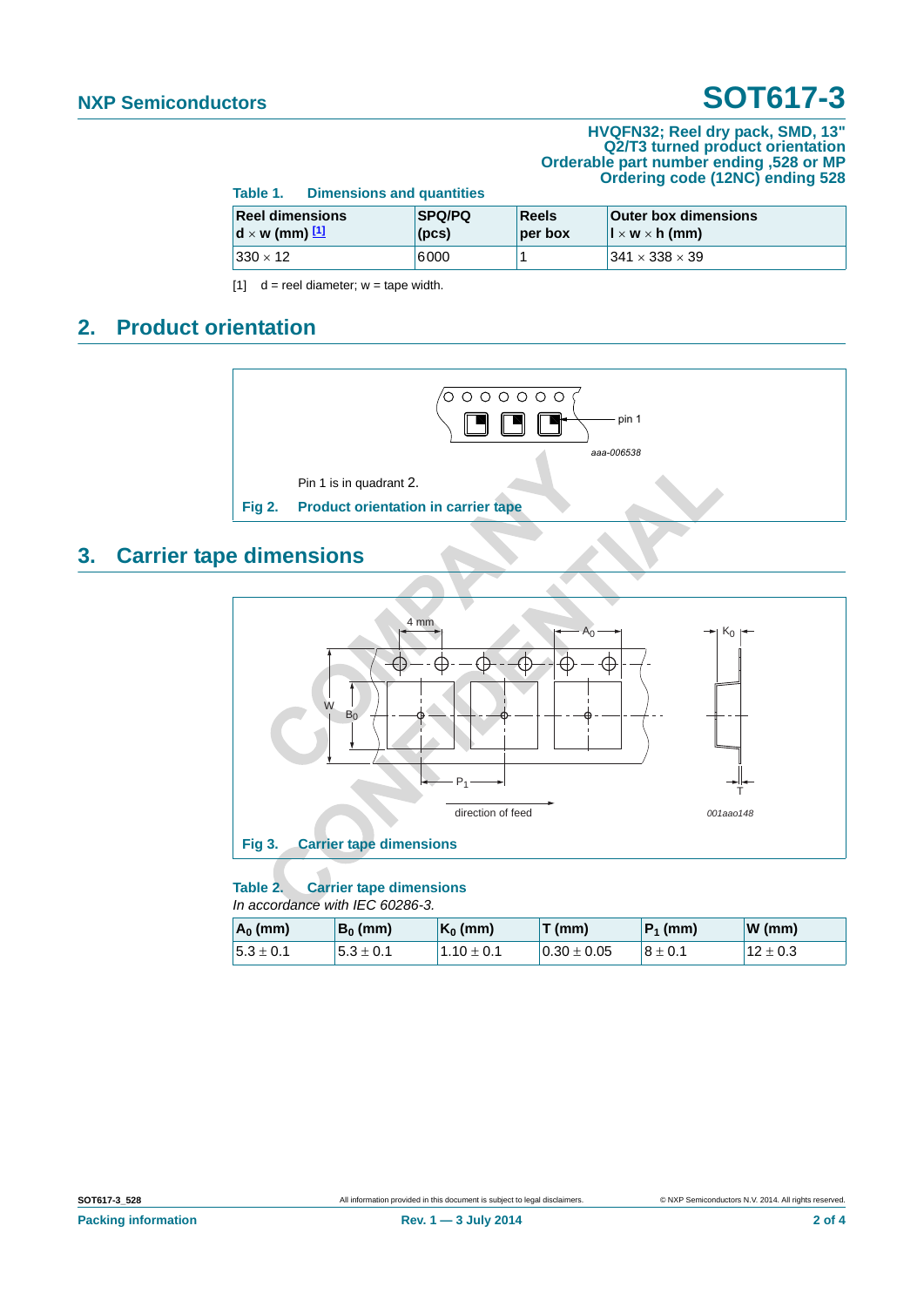## **NXP Semiconductors SOT617-3**

#### **HVQFN32; Reel dry pack, SMD, 13" Q2/T3 turned product orientation Orderable part number ending ,528 or MP Ordering code (12NC) ending 528**

## **4. Reel dimensions**



#### **Table 3. Reel dimensions** *In accordance with IEC 60286-3.*

| A [nom] | $W2$ [max] | <b>B</b> [min] | $C$ [min] | $D$ [min] |
|---------|------------|----------------|-----------|-----------|
| (mm)    | (mm)       | (mm)           | (mm)      | (mm)      |
| 330     | 18.4       | 1.5            | 12.8      | 20.2      |